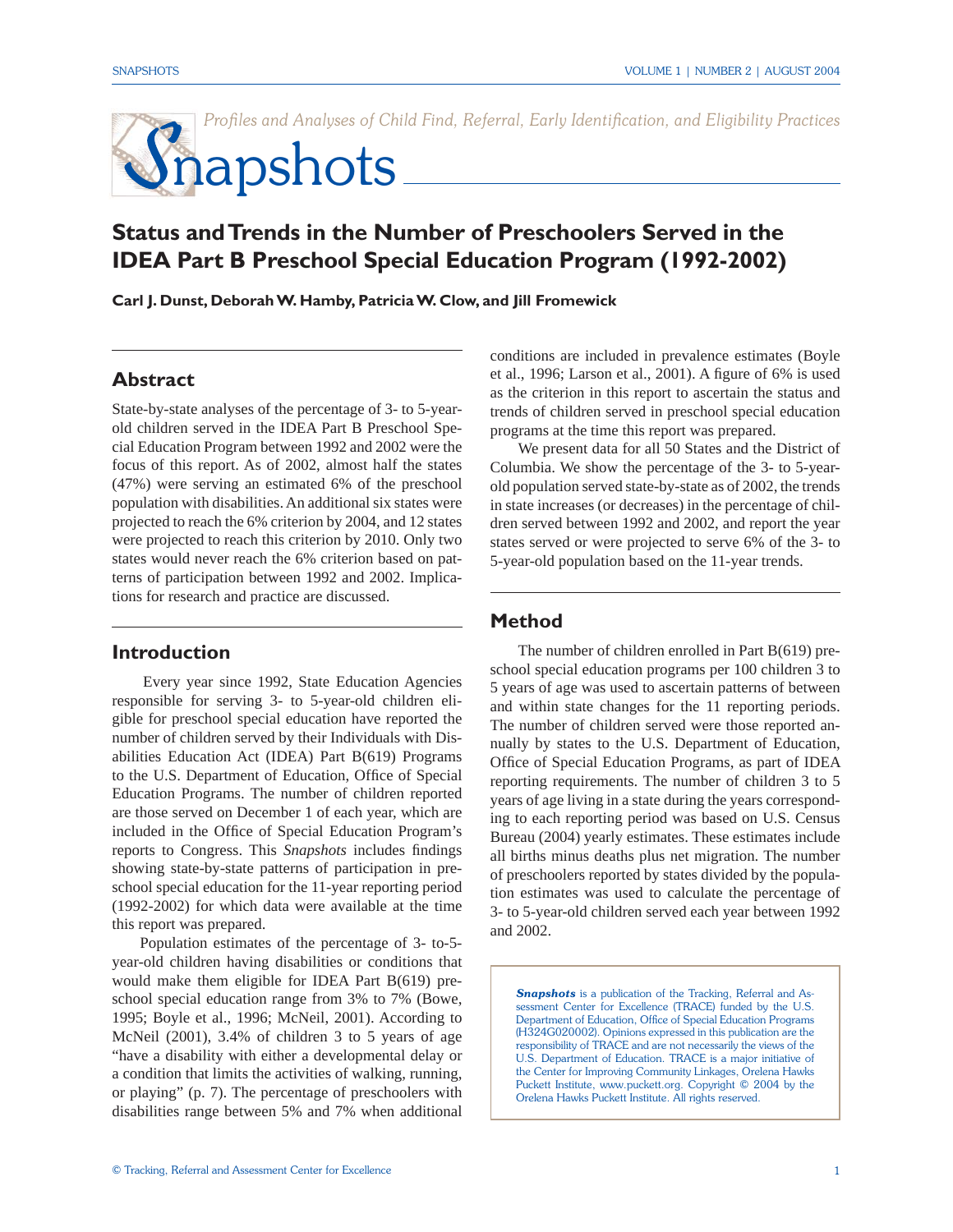The percentage of children served in 2002 was used to group states into seven categories ranging from states serving less than 4.5% of the 3- to 5-year-old population to states serving more than 8% of the 3- to 5-year-old population. A 7 Between Group X 11 Year ANOVA was used to ascertain similarities and differences in patterns of changes across time with the percentage of children served during each reporting period as the repeated measures.

Hierarchical linear modeling (HLM; Bryk, Raudenbush, & Congdon, 1996) was used to ascertain patterns of increases or decreases in the percentage of 3- to 5-yearolds served in Part B(619) preschool special education programs for the 11 reporting periods. The main focus of analysis was the slopes (trends) in the percentage of preschoolers served between 1992 and 2002. The yearby-year percentages and slopes were used to calculate the projected year that 6% of the preschool population would be served by each state. The reliability estimates for the yearly percentages (intercepts) and slopes (trends) were .99 and .95 respectively (Bryk et al., 1996).

## **Results**

## *Status*

 Table 1 shows the states ordered by the percentage of preschoolers served in 2002. States were grouped into seven categories according to the different percent increments shown in the table. About half the states (47%) were serving at least 6% of the estimated numbers of 3- to 5-year-old children with disabilities. The range in percentage of children served in preschool special education varied from 2.3% (District of Columbia) to 12.6% (Kentucky).

 The seven between state group by 11-year reporting period repeated measures ANOVA showed that patterns

#### **Table 1**

*Percentage of the Three- to Five-Year-Old Population Served by States in 2002 (Enrollment) and the Average Per-Year Increase in the Percent of Three- to Five-Year-Olds Served (Trend) Between 1994 and 2002*

|              | 2002                |         |              | 2002                |              |                | 2002                |              |
|--------------|---------------------|---------|--------------|---------------------|--------------|----------------|---------------------|--------------|
| <b>State</b> | Enrollment Trend    |         | <b>State</b> | <b>Enrollment</b>   | <b>Trend</b> | <b>State</b>   | <b>Enrollment</b>   | <b>Trend</b> |
| Group 1      | $(< 4.50\%)$        |         | Group 4      | $(5.50\% - 5.99\%)$ |              | Group 6        | $(6.50\% - 7.99\%)$ |              |
| DC           | 2.27                | .10     | CT           | 5.55                | .09          | VT             | 6.59                | .26          |
| <b>TX</b>    | 3.76                | .06     | VA           | 5.60                | .14          | <b>NM</b>      | 6.74                | .27          |
| CA           | 4.05                | .09     | MI           | 5.60                | .16          | IN             | 6.79                | .27          |
| OH           | 4.27                | .09     | <b>NH</b>    | 5.60                | .19          | WI             | 7.29                | .16          |
| AZ           | 4.37                | .09     | FL.          | 5.71                | .21          | <b>NY</b>      | 7.57                | .29          |
| Group 2      | $(4.50\% - 4.99\%)$ |         | LA           | 5.82                | .13          | R <sub>l</sub> | 7.64                | .28          |
| AL           | 4.51                | $-.05$  | <b>NC</b>    | 5.97                | .13          | KS             | 7.86                | .33          |
| NE           | 4.60                | .03     | Group 5      | $(6.00\% - 6.49\%)$ |              | SD             | 7.90                | .12          |
| <b>TN</b>    | 4.67                | .04     | IL.          | 6.00                | .14          | SC             | 7.90                | .25          |
| HI           | 4.67                | .29     | <b>MS</b>    | 6.09<br>.13         |              | Group 7        | $( > 8.00\%)$       |              |
| CO           | 4.99                | .13     | MA           | 6.10                | .08          | <b>WV</b>      | 8.93                | .31          |
| Group 3      | $(5.00\% - 5.49\%)$ |         | AK           | 6.20                | .02          | AR             | 9.19                | .36          |
| NJ           | 5.13                | .04     | DE           | 6.22                | $-0.02$      | <b>WY</b>      | 11.12               | .40          |
| GA           | 5.13                | .16     | ID           | 6.22                | .08          | ME             | 11.25               | .57          |
| UT           | 5.20                | .12     | <b>NE</b>    | 6.24                | .19          | KY             | 12.63               | .38          |
| <b>WA</b>    | 5.23                | $-0.01$ | <b>ND</b>    | 6.33                | .20          |                |                     |              |
| OK           | 5.28                | .15     | MI           | 6.36                | .14          |                |                     |              |
| IA           | 5.31                | .03     | <b>MO</b>    | 6.42                | .33          |                |                     |              |
| <b>OR</b>    | 5.41                | .24     |              |                     |              |                |                     |              |
| MD           | 5.42                | .16     |              |                     |              |                |                     |              |
| PA           | 5.42                | .16     |              |                     |              |                |                     |              |
| MT           | 5.47                | .06     |              |                     |              |                |                     |              |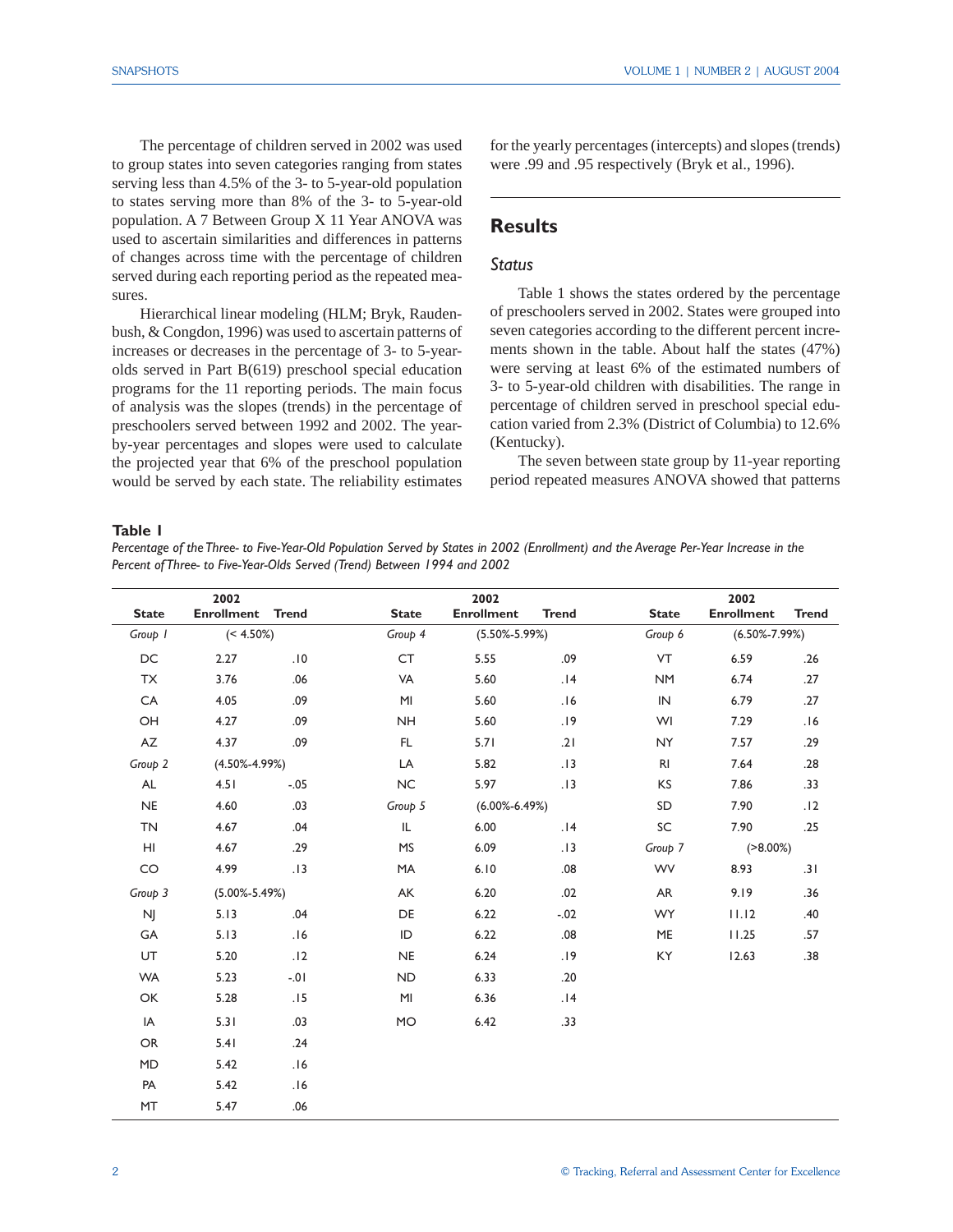of increases in percentage of children served were different in the seven state groups,  $F(60, 440) = 7.79$ , p<.0001. Figure 1 shows the year-by-year increases for the seven groups of states. Whereas all groups of states showed some incremental increases across reporting periods, states that were serving the largest percentage of children in 1992 tended to show the largest increases across time.

#### *Trends*

 The state-by-state trends (slopes) in increases in the percentages of children served during the 11 reporting periods are also shown in Table 1. The trends represent the average percentage point change per year across time. For example, Maine showed the largest percentage increase, averaging over a half a percentage point increase per year (0.57). Six states (Alabama, Washington, Alaska, Delaware, Nebraska, and Iowa) showed no appreciable change across reporting periods, averaging between a -.05 percent decrease to a .03 increase per year.

 The relationship between the percentage of children served by states in 2002 (status) and the year-by-year changes (trends) was assessed in a seven between state groups ANOVA with the trend (slope) data as the dependent measure. Figure 2 shows the mean percent increase for the trend data for the seven groups of states. There was a significant between group difference in the mean percent increases,  $F(6, 44) = 11.52$ , p<.0001, as well as a significant linear relationship between the groups of states measure and the year-by-year percentage change in the number of children served,  $F(1, 49) = 50.49$ , p<.0001. States serving the smallest percentage of preschoolers in 2002 were the same states showing the smallest percentage changes across reporting periods. In contrast, states



**Figure 1** Percentage of 3- to 5-year-old children served during the 11-year reporting periods for seven different groups of states.

serving the largest percentage of children in 2002 were the same states showing the largest percentage increase across time.

#### *Projections*

 HLM was used to estimate the year each state would (did) serve 6% of the 3- to 5-year-old population (Table 2). This was accomplished using the year-by-year percentage of children served across time and the trend (slope) data to calculate the projections. Fifteen states reached the criterion by the end of the last century. Twelve states reached or were projected to reach the criterion by 2004. The same number of states (12) were projected to serve 6% of the 3- to 5-year-old population between 2005 and 2010. Nine states and the District of Columbia were projected to take 10 to 45 years to reach the 6% criterion. Based on the patterns of participation between 1994 and 2004, two states (Alabama and Washington) would never reach the 6% criterion.

### **Discussion**

 Findings as a whole showed that most states achieved or are making progress toward serving 6% of 3- to 5 year-old population of children with disabilities. Despite variations in the percentage of preschoolers served in Part B(619) special education programs (Table 1), many states, even those serving less than the 6% criterion, are showing positive trends in reaching and serving eligible children. This is especially evident in states that have shown an average increase of 0.15% or more per year.

 Five states (West Virginia, Arkansas, Wyoming, Maine, and Kentucky) have far exceeded the 6% criterion, serving between 9% and 13% of the 3- to 5-year-old



**Figure 2** Average per-year percentage increase in the 3 to 5-year-old population served by states according to 2002 reporting data.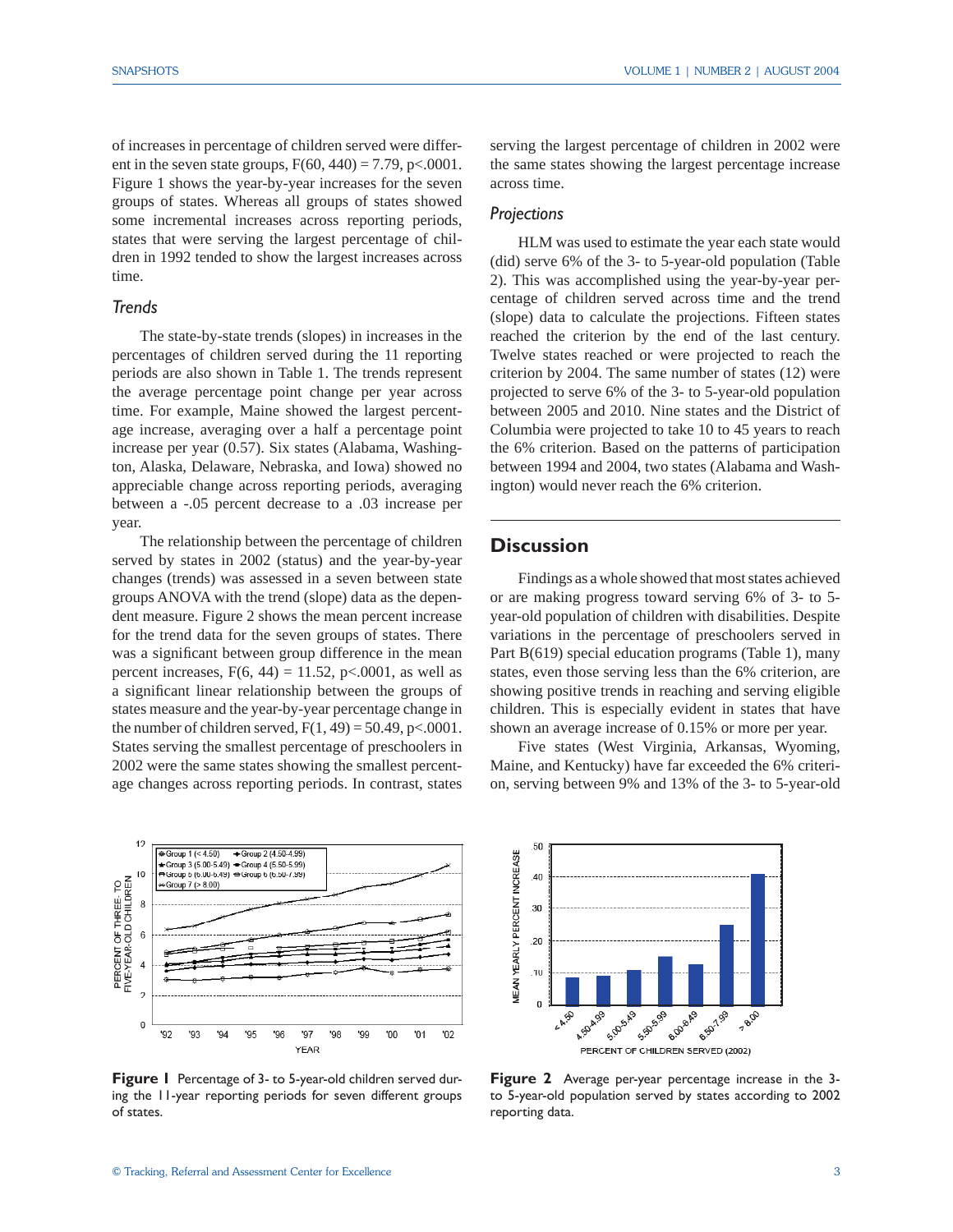population. Closer examination of the child find, early identification, and eligibility determination practices in these states should make clear the reasons why these states have been more successful than others in serving a larger percentage of the preschool population. Case studies (Yin, 2002) of practices in those states will be conducted by TRACE Investigators to identify the child find, early identification, and eligibility determination policies and practices that account for these states' successes.

 Based on the 11 years of data constituting the focus of analyses in this *Snapshots*, two states (Alabama and Washington) were found to be unlikely to reach the 6% criterion, and an additional six states (California, New Jersey, Tennessee, Iowa, Texas, and Nevada) and the District of Columbia, would take somewhere between 15 and 45 years to reach the estimated 6% of 3- to 5 year-olds with disabilities. Case studies will be conducted by TRACE Investigators in these states to identify the reasons the states are having such difficulties. Pattern matching techniques (Yin, 2002) will be used to compare policies and practices in low compared to high performance states to isolate factors best explaining the difference reported in this *Snapshots*.

 Findings from this study are also useful for practice. Results can be used to identify those states where technical assistance may be indicated in terms of examining and changing policy or practice to improve child find, early identification, or eligibility determination practices. This would include states that are serving the smallest percentage of the 3- to 5-year-old population *and* that have not demonstrated significant increases in the percentage of children served during the 11 reporting periods.

 Further analyses of the percentage of children served in preschool special education are planned and will focus on factors that account for the differences reported in this *Snapshots* (e.g., Does adoption of a developmentally delayed eligibility category account for between state differences?). These analyses should make even more clear the characteristics of the policies and practices that are associated with the percentage of the 3- to 5-year-old population served in preschool special education.

## **Acknowledgements**

 Appreciation is extended to Tharesa Owenby and Jules Caruso for typing, Teresa Imfeld for editing, and Kaki Roberts for final layout of the manuscript.

## **References**

- Bowe, F. G. (1995). Population estimates: Birth-to-5 children with disabilities. *Journal of Special Education, 28*, 461-471.
- Boyle, C. A., Yeargin-Alisopp, M., Doernberg, N. S., Holmgreen, P., Murphy, C. C., & Schendel, D. E.

**Table 2** 

*The Year States Served or Were Projected To Serve Six Percent of the Three- to Five-Year-Old Population*

| 1990-1999      |      |           | 2000-2004 |       | 2005-2010 |           | 2011-2050 |           | Unreacha <sup>1</sup> |  |
|----------------|------|-----------|-----------|-------|-----------|-----------|-----------|-----------|-----------------------|--|
| State          | Year | State     | Year      | State | Year      | State     | Year      | State     | Yonr                  |  |
| KY             | 1990 | IN        | 2000      | LA    | 2005      | MT        | 2015      | AL        |                       |  |
| SD             | 1991 | MA        | 2000      | VA    | 2005      | AZ        | 2021      | <b>WA</b> |                       |  |
| <b>WY</b>      | 1991 | <b>MN</b> | 2000      | CT    | 2006      | OH        | 2021      |           |                       |  |
| DE             | 1992 | <b>MO</b> | 2002      | MI    | 2006      | CA        | 2024      |           |                       |  |
| AR             | 1993 | <b>NE</b> | 2002      | HI    | 2007      | <b>NJ</b> | 2026      |           |                       |  |
| ME             | 1993 | <b>ND</b> | 2002      | MD    | 2007      | TN        | 2031      |           |                       |  |
| WV             | 1993 | FL.       | 2003      | PA    | 2007      | IA        | 2032      |           |                       |  |
| SC             | 1994 | <b>MS</b> | 2003      | GA    | 2008      | DC        | 2038      |           |                       |  |
| WI             | 1994 | <b>NC</b> | 2003      | OK    | 2009      | TX        | 2040      |           |                       |  |
| ID             | 1997 | IL        | 2004      | UT    | 2009      | <b>NV</b> | 2050      |           |                       |  |
| KS             | 1997 | <b>NH</b> | 2004      | AK    | 2010      |           |           |           |                       |  |
| NY.            | 1997 | <b>OR</b> | 2004      | CO    | 2010      |           |           |           |                       |  |
| R <sub>l</sub> | 1997 |           |           |       |           |           |           |           |                       |  |
| <b>NM</b>      | 1998 |           |           |       |           |           |           |           |                       |  |
| VT             | 1999 |           |           |       |           |           |           |           |                       |  |